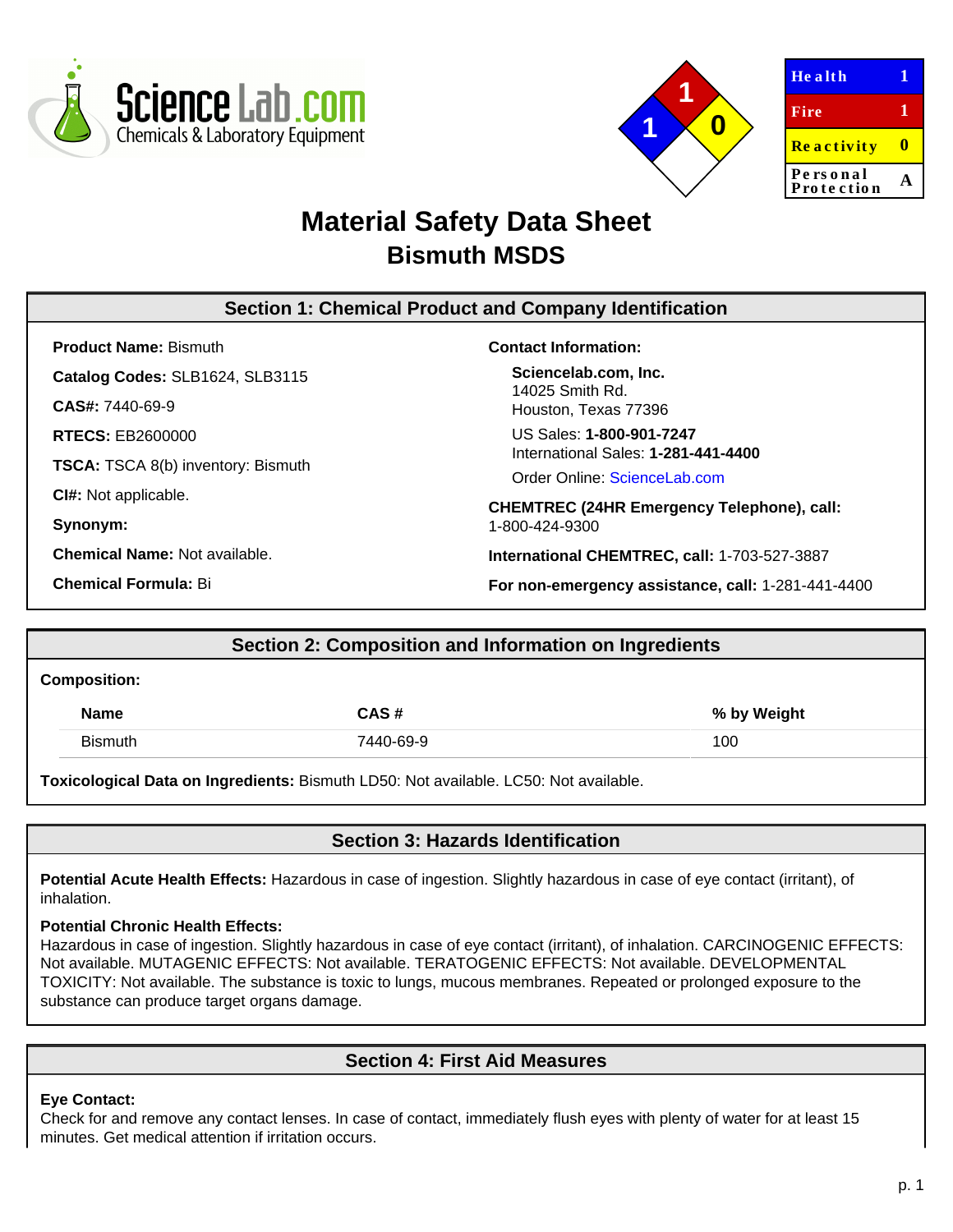### **Skin Contact:**

In case of contact, immediately flush skin with plenty of water. Remove contaminated clothing and shoes. Wash clothing before reuse. Thoroughly clean shoes before reuse. Get medical attention.

#### **Serious Skin Contact:** Not available.

#### **Inhalation:**

If inhaled, remove to fresh air. If not breathing, give artificial respiration. If breathing is difficult, give oxygen. Get medical attention.

**Serious Inhalation:** Not available.

#### **Ingestion:**

Do NOT induce vomiting unless directed to do so by medical personnel. Never give anything by mouth to an unconscious person. If large quantities of this material are swallowed, call a physician immediately. Loosen tight clothing such as a collar, tie, belt or waistband.

**Serious Ingestion:** Not available.

### **Section 5: Fire and Explosion Data**

**Flammability of the Product:** May be combustible at high temperature.

**Auto-Ignition Temperature:** Not available.

**Flash Points:** Not available.

**Flammable Limits:** Not available.

**Products of Combustion:** Not available.

**Fire Hazards in Presence of Various Substances:** Not available.

#### **Explosion Hazards in Presence of Various Substances:**

Risks of explosion of the product in presence of mechanical impact: Not available. Risks of explosion of the product in presence of static discharge: Not available.

#### **Fire Fighting Media and Instructions:**

SMALL FIRE: Use DRY chemical powder. LARGE FIRE: Use water spray, fog or foam. Do not use water jet.

**Special Remarks on Fire Hazards:** Material in powder form, capable of creating a dust explosion.

**Special Remarks on Explosion Hazards:** Not available.

### **Section 6: Accidental Release Measures**

#### **Small Spill:**

Use appropriate tools to put the spilled solid in a convenient waste disposal container. Finish cleaning by spreading water on the contaminated surface and dispose of according to local and regional authority requirements.

#### **Large Spill:**

Use a shovel to put the material into a convenient waste disposal container. Finish cleaning by spreading water on the contaminated surface and allow to evacuate through the sanitary system.

### **Section 7: Handling and Storage**

#### **Precautions:**

Keep away from heat. Keep away from sources of ignition. Empty containers pose a fire risk, evaporate the residue under a fume hood. Ground all equipment containing material. Do not breathe dust.

**Storage:** Keep container tightly closed. Keep container in a cool, well-ventilated area.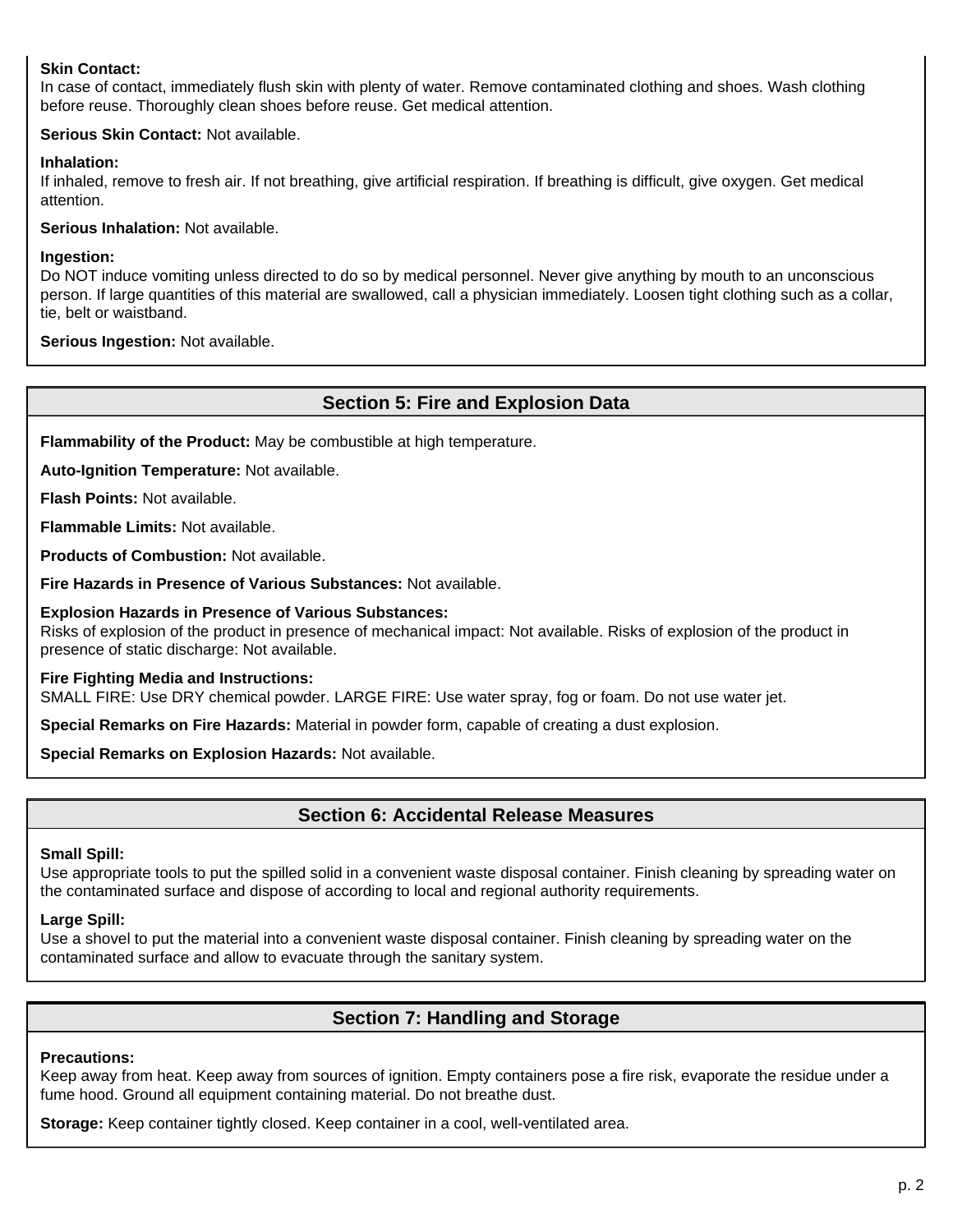### **Section 8: Exposure Controls/Personal Protection**

#### **Engineering Controls:**

Use process enclosures, local exhaust ventilation, or other engineering controls to keep airborne levels below recommended exposure limits. If user operations generate dust, fume or mist, use ventilation to keep exposure to airborne contaminants below the exposure limit.

**Personal Protection:** Safety glasses. Lab coat.

#### **Personal Protection in Case of a Large Spill:**

Splash goggles. Full suit. Boots. Gloves. Suggested protective clothing might not be sufficient; consult a specialist BEFORE handling this product.

**Exposure Limits:** Not available.

### **Section 9: Physical and Chemical Properties**

**Physical state and appearance:** Solid. (Solid metallic powder.)

**Odor:** Not available.

**Taste:** Not available.

**Molecular Weight:** 208.98 g/mole

**Color:** Not available.

**pH (1% soln/water):** Not applicable.

**Boiling Point:** 1560°C (2840°F)

**Melting Point:** 271.3°C (520.3°F)

**Critical Temperature:** Not available.

**Specific Gravity:** 9.8(Water = 1)

**Vapor Pressure:** Not applicable.

**Vapor Density:** Not available.

**Volatility:** Not available.

**Odor Threshold:** Not available.

**Water/Oil Dist. Coeff.:** Not available.

**Ionicity (in Water):** Not available.

**Dispersion Properties:** Not available.

**Solubility:** Insoluble in cold water.

### **Section 10: Stability and Reactivity Data**

**Stability:** The product is stable. **Instability Temperature:** Not available. **Conditions of Instability:** Not available. **Incompatibility with various substances:** Not available. **Corrosivity:** Non-corrosive in presence of glass. **Special Remarks on Reactivity:** Not available.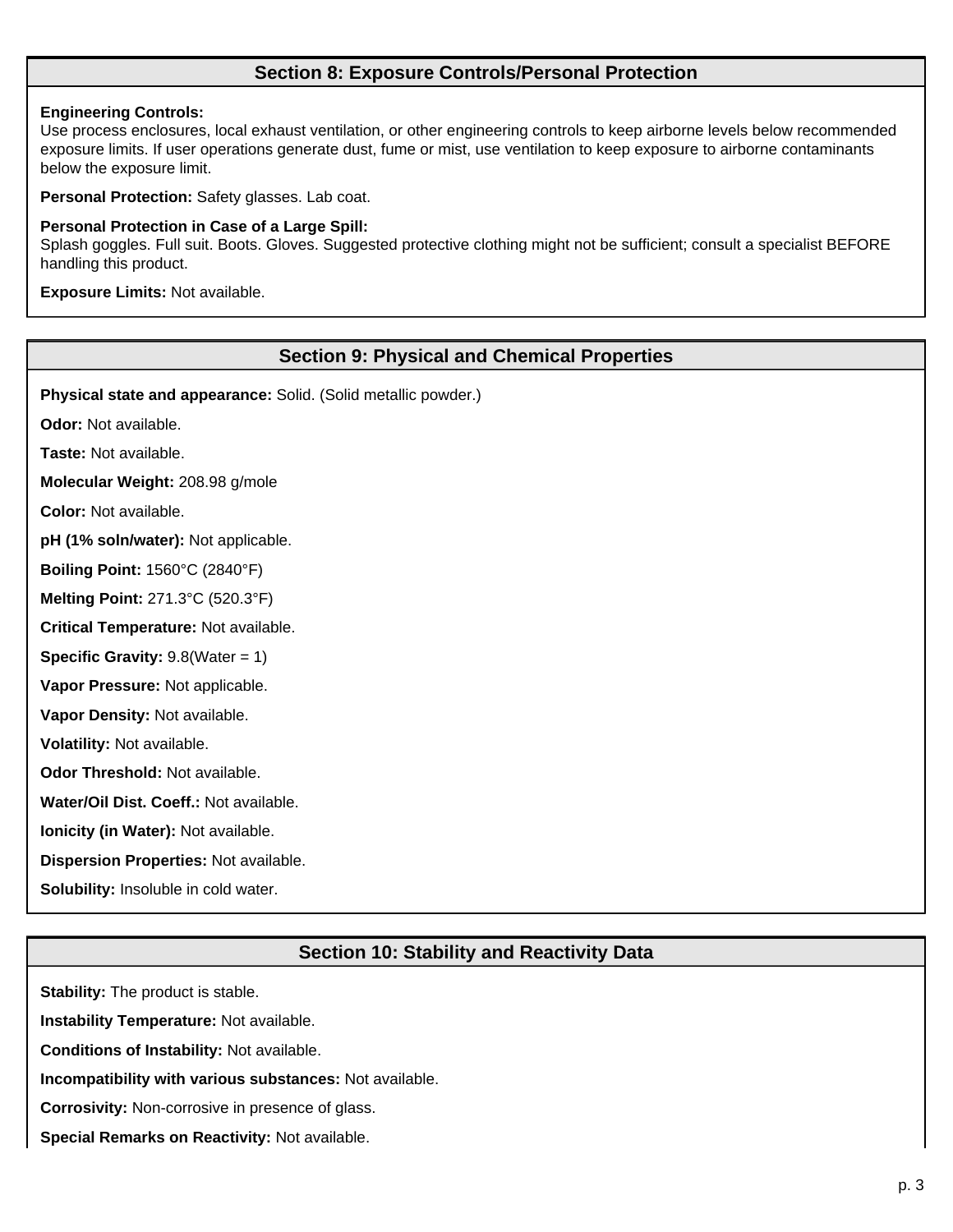**Special Remarks on Corrosivity:** Not available.

**Polymerization:** Will not occur.

# **Section 11: Toxicological Information**

**Routes of Entry:** Ingestion.

**Toxicity to Animals:** LD50: Not available. LC50: Not available.

**Chronic Effects on Humans:** Causes damage to the following organs: lungs, mucous membranes.

**Other Toxic Effects on Humans:** Hazardous in case of ingestion. Slightly hazardous in case of inhalation.

**Special Remarks on Toxicity to Animals:** Not available.

**Special Remarks on Chronic Effects on Humans:** Due to the presence of dark line on gums, chronic bismuth toxicity may complicate diagnosis of chronic lead toxicity.

**Special Remarks on other Toxic Effects on Humans:** Not available.

# **Section 12: Ecological Information**

**Ecotoxicity:** Not available.

**BOD5 and COD:** Not available.

**Products of Biodegradation:**

Possibly hazardous short term degradation products are not likely. However, long term degradation products may arise.

**Toxicity of the Products of Biodegradation:** The products of degradation are as toxic as the original product.

**Special Remarks on the Products of Biodegradation:** Not available.

### **Section 13: Disposal Considerations**

**Waste Disposal:**

### **Section 14: Transport Information**

**DOT Classification:** Not a DOT controlled material (United States).

**Identification:** Not applicable.

**Special Provisions for Transport:** Not applicable.

### **Section 15: Other Regulatory Information**

**Federal and State Regulations:** TSCA 8(b) inventory: Bismuth

**Other Regulations:** OSHA: Hazardous by definition of Hazard Communication Standard (29 CFR 1910.1200).

**Other Classifications:**

**WHMIS (Canada):** CLASS D-2A: Material causing other toxic effects (VERY TOXIC).